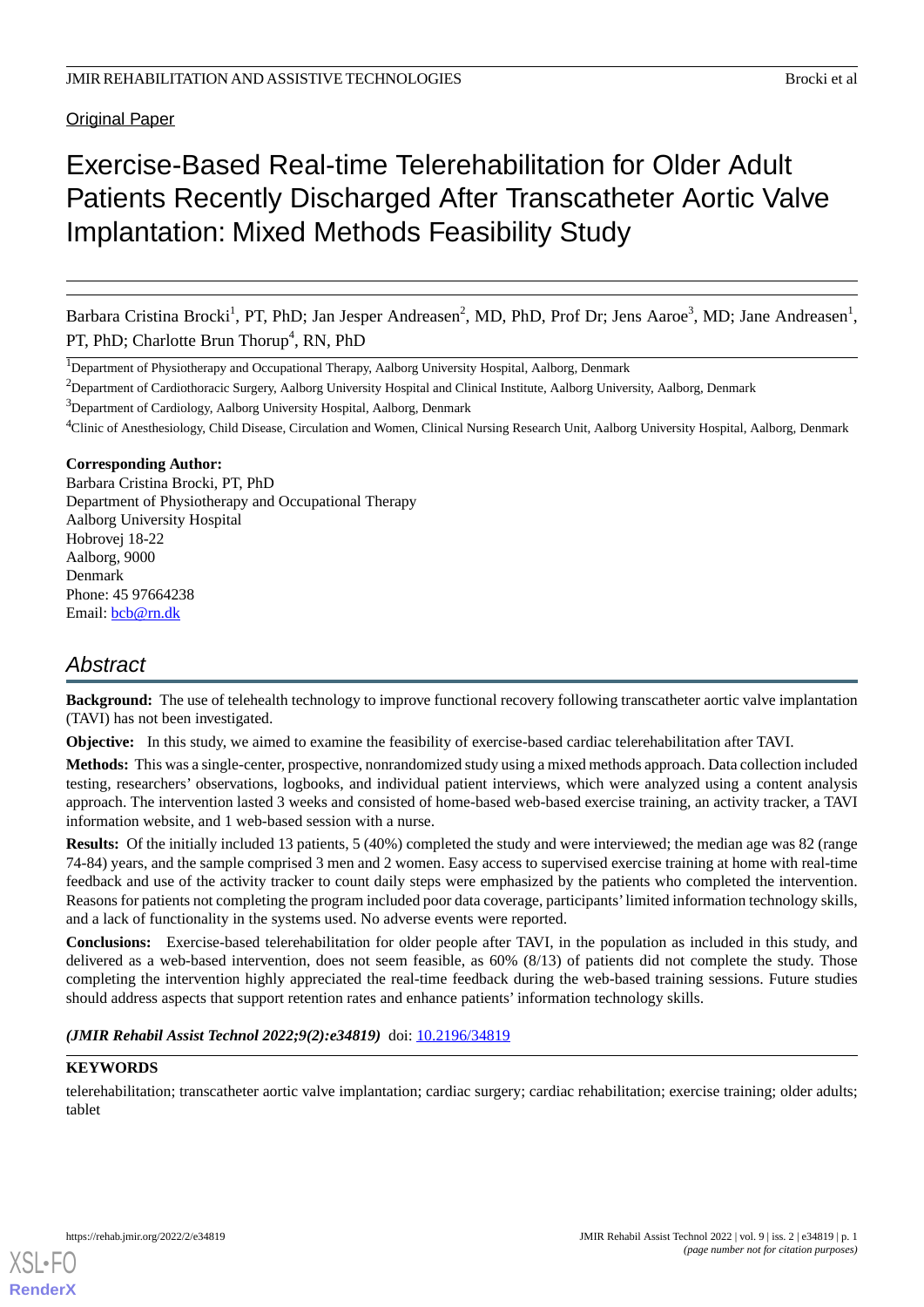# *Introduction*

### **Background**

Aortic valve stenosis affects approximately 3% of patients aged  $\geq$ 75 years. Untreated aortic stenosis (AS) leads to dizziness, fainting, dyspnea, chest pain, heart failure, and sudden cardiac death [[1\]](#page-9-0). Transcatheter aortic valve implantation (TAVI) is increasingly being used as a procedure of choice for older adult patients with severe AS and high perioperative mortality risk [[1](#page-9-0)[,2](#page-9-1)]. The number of TAVI procedures is expected to increase in the coming years because of an aging population [\[3](#page-9-2)] and the positive short- and long-term results of the procedure [\[4](#page-10-0)]. Thus, TAVI has recently been recommended in patients who are aged >65 years and are at low and intermediate risk from surgical aortic valve replacement [\[4](#page-10-0)].

To date, no major guidelines recommend cardiac rehabilitation (CR) after TAVI [[5\]](#page-10-1), although emerging evidence suggests that CR is safe and has the potential to reduce mortality and improve exercise capacity and quality of life [\[6](#page-10-2)[-9](#page-10-3)]. Participation in CR soon after TAVI may be of particular importance as sedentary behavior in this often frail population with multiple comorbidities is related to a higher risk of mortality and functional decline 1 year after the procedure [\[10](#page-10-4)]. In Denmark, less than 20% of patients are referred to and participate in CR following TAVI [[11\]](#page-10-5). Several factors hinder patients' participation in CR, including old age [\[12](#page-10-6)], lack of availability of municipality-based CR, lack of continuity between hospitals and local health centers where CR programs are performed, and lack of individualized rehabilitation [\[13](#page-10-7)].

#### **Cardiac Telerehabilitation in General**

Telerehabilitation is defined as the use of information and communication technologies to support rehabilitation [\[14](#page-10-8),[15\]](#page-10-9). Cardiac telerehabilitation (CTR) has proven to be as effective in decreasing morbidity and mortality as center- and hospital-based CR programs [\[16](#page-10-10),[17\]](#page-10-11). In a recently published systematic review, CTR was found to be as cost-effective as traditional center-based approaches [\[18](#page-10-12)]. CTR may enhance attendance rates and long-term adherence to rehabilitation recommendations because it is performed in the participants' own environment and can thereby be incorporated into their daily routines [\[19](#page-10-13),[20\]](#page-10-14). CTR often consists of digitally available cardiac-related patient information and the use of different devices (eg, activity trackers or weight scales) that collect and transfer data to a personal health record or digital platform [[21](#page-10-15)[,22](#page-10-16)], whereas others provide supervised exercise training [[16,](#page-10-10)[23\]](#page-10-17). Considering that the participation of older adult patients in center-based CR programs is poor [[12](#page-10-6)[,24](#page-11-0)], CTR may resolve barriers that hinder CR use and improve adherence to CR programs and sustainability of effects following the program [[25\]](#page-11-1).

# **CTR Following TAVI**

The effectiveness of CTR following TAVI has not yet been investigated, probably because the use of modern technology in the older adult population is still limited  $[26-28]$  $[26-28]$  $[26-28]$ . Hence, we developed a digital CTR program (TeleTAVI) based on four elements: (1) supervised home-based web-based exercise

training, (2) an activity tracker, (3) a website containing disease-specific patient education and training videos, and (4) 1 web-based session with a nurse specializing in the care of patients undergoing TAVI. The development process was based on a participatory design [[29\]](#page-11-4), including individual patient interviews and workshops with patients, health professionals, researchers, and system developers [[30\]](#page-11-5). The aim of this study was to investigate the feasibility and usability of a CTR program, named TeleTAVI, delivered via a tablet to an older adult population who had recently undergone TAVI surgery, with consideration given to the potential barriers in the use of technology for this particular population. We hypothesized that patients who undergo TAVI would be able to manage and use a tablet containing a TeleTAVI program at home and would be positive regarding the TeleTAVI content and approach.

# *Methods*

### **Overview**

A prospective nonrandomized, single-center study using a mixed methods approach was designed to investigate the feasibility of the TeleTAVI program and evaluate patient experiences with the program. In addition, we collected data on the running expenses of the program. Furthermore, this study was conducted to gather information about whether and how a future large-scale randomized controlled trial could be performed. The first author (BCB) was in charge of all procedures for recruitment and running the study, while the last author (CBT) performed patient interviews. The study was reported in accordance with the CONSORT (Consolidated Standards of Reporting Trials) extension for feasibility and pilot studies [\[31](#page-11-6)].

### **Setting**

Participants were recruited from the Department of Cardiology, Aalborg University Hospital, Denmark, between August 18 and September 22, 2020. The hospital performs 120 TAVI procedures each year. The Danish National Health Service provides tax-supported health care, including general CR, for all inhabitants, guaranteeing free access to family physicians and public hospitals.

#### **Ethics Approval**

This study was approved by the Danish Data Protection Agency (registration 2020-054). The regional ethics committee stated that no approval was required for this study. Informed written consent was obtained from all participants before inclusion.

### **Inclusion and Exclusion Criteria**

Eligible participants were adults who planned for elective TAVI and were capable of reading and understanding Danish. Indications for TAVI in the present patient cohort were primarily high-risk, symptomatic AS, and or aged  $>80$  years. The exclusion criteria were physical deficits that adversely influenced physical performance, decreased cognitive functioning, or TAVI performed as acute or subacute surgery.

#### **Surgery and Perioperative Management**

TAVI was performed with local anesthesia and conscious sedation, with the insertion of a self-expandable aortic valve

 $XS$  $\cdot$ FC **[RenderX](http://www.renderx.com/)**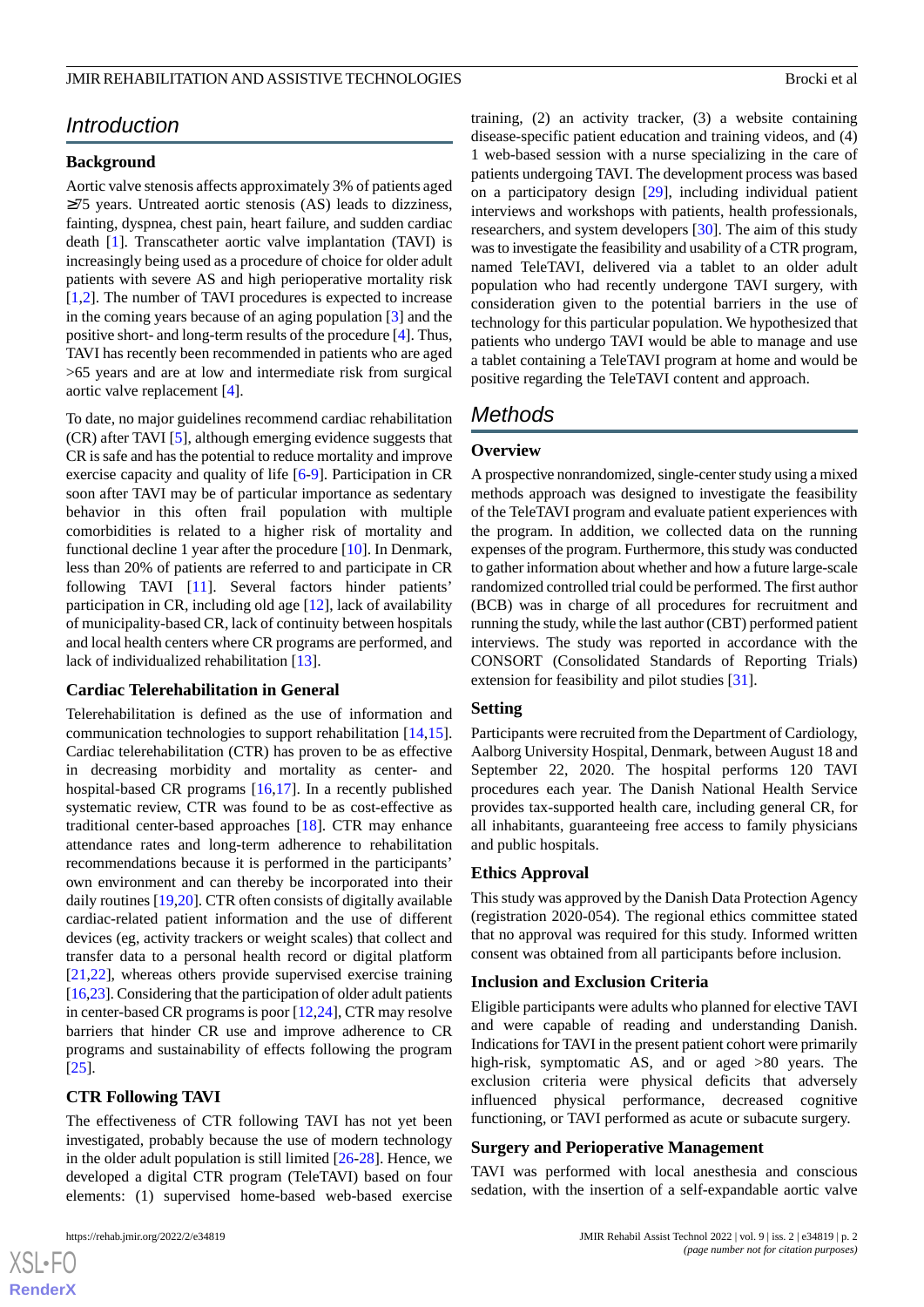using a balloon catheter through a transfemoral incision. The choice of heart valve used (Edwards Sapien Ultra, Edwards Lifesciences) or Merill MyValve (Life Sciences Pvt Ltd) was made by the surgeon. After surgery, patients were transferred to the intensive care unit for observation and returned to the ward on the evening of the day of surgery or, at the latest, the next morning. When stable, patients were mobilized to walk on the day of surgery and were discharged within 2 or 3 postoperative days.

### **Intervention**

The technologies used for the pilot study are presented in [Multimedia Appendix 1.](#page-9-3) The intervention was multimodal, lasted 3 weeks, and consisted of supervised web-based exercise training, patient support, the use of an activity tracker, and access to a project website.

# **Technology and Management**

The technologies were introduced during a home visit, 1 week after hospital discharge. A booklet containing written user instructions for each element of the intervention and a schedule of rehabilitation activities were provided to each patient before hospital discharge. The booklet was continuously adjusted during the study period according to patient feedback.

To deliver the video-training sessions at the hospital, we used a 49-in television monitor, a high-definition sound bar, and a Bluetooth headset to enable 2-way communication during each session.

### **Tablet**

All the participants received a tablet (iPad, Apple) along with a SIM card for data coverage. For the web-based training sessions, we used an encrypted videoconferencing system (Videosamtale) hosted by Aalborg University Hospital, that complies with the General Data Protection Regulation (GDPR) for European countries. During the home visit, patients were thoroughly introduced to how to connect to the web-based program and how to access the project website [[32\]](#page-11-7) for information and videos related to themes identified as important by patients who had previously undergone TAVI. For simplicity, the tablet setup only allowed the patients to use the TeleTAVI project's website and an email program for assessing the link to the videoconferencing system.

# **Activity Tracker**

We used 2 different activity tracker models measuring step counts: Fitbit Charge 3 (Fitbit LLC) and Beurer AS 87 (Beurer Germany) to identify the most feasible activity tracker for use in a later extension of the program. The patients filed the daily number of steps in their training diaries, and we uploaded the data stored in each activity tracker after collecting the equipment at the patients' homes.

# **Exercise Training**

Individualized web-based home exercise training followed the national recommendations for CR with a combination of aerobic and strength training twice weekly, with each session lasting 30 to 45 minutes [\[33](#page-11-8)]. The target intensity for the aerobic exercises was either a heart rate of 80 to 100 beats/min (patients

 $XS$  $\cdot$ FC **[RenderX](http://www.renderx.com/)** wearing Fitbit) or a Borg CR10 dyspnea score from 3 to 5 [\[34](#page-11-9)] (patients wearing Beurer). The number of web-based sessions was set at 5. Patients were offered further sessions if they were able to attend. In addition, the patients were instructed to take a 30-minute walk daily with moderate intensity. Before hospital discharge, the patients were instructed to perform 3 exercises on alternate days until the home visit took place (home exercise program is provided in [Multimedia Appendix 2\)](#page-9-4).

# **Follow-up Session With a Nurse**

The 1 web-based session with a project nurse was established as a follow-up after hospital discharge. The topics during the sessions were based on patients' perspectives on the development process of the TeleTAVI program [[30\]](#page-11-5). Spouses participated in the sessions at their own discretion.

# **Data Collection and Analysis**

Eligible patients were approached for inclusion the day before their surgery.

### **Assessments**

Demographic and perioperative data were collected from patients' medical records. The following assessments were performed the day before surgery to evaluate patients' preoperative functional status and to target the exercise training program: 6-minute walk test [\[35](#page-11-10)]; 30 seconds-sit-to-stand test to assess functional lower extremity muscle strength [\[36](#page-11-11)]; 4-m walk test to assess gait speed. A gait speed  $\langle 0.7 \text{ m/s} \rangle$  is defined as frailty in TAVI [\[37](#page-11-12)]. Dominant hand grip strength was also assessed using the a digital hand dynamometer [[36\]](#page-11-11) and Mini Mental Scale Evaluation [\[38](#page-11-13)]. For health-related quality of life, we used HeartQol [\[39](#page-11-14)], which is a disease-specific questionnaire validated for patients who have undergone cardiac valve replacement surgery [\[39](#page-11-14),[40\]](#page-11-15). For frailty, we used the Tilburg Frailty Indicator, a validated self-administered instrument for assessing multidimensional frailty in older populations [[41\]](#page-11-16). The number of steps was recorded and compared with those registered in the patients'step diaries. Furthermore, we collected data on the number of home visits for technical support and telephone calls regarding difficulties in using the tablet and log-in procedure. Data were stored using the REDCap (Research Electronic Data Capture) electronic data capture tool (REDCap Consortium, Vanderbilt University Medical Center) hosted by the North Denmark Region.

# **Field Notes and Logbooks**

Field notes consisted of field observations and logbook registrations of each patient regarding their participation in the CTR program.

### *Patient Interviews*

Individual interviews with patients completing the CTR program were performed to gain insight into their experiences of being part of the TeleTAVI program and the usability of technologies and devices. The interviews were based on a semistructured interview guide [\[42](#page-11-17)] ([Multimedia Appendix 3](#page-9-5)) and lasted 30 to 90 minutes. All interviews were conducted in the patients' homes at the end of the intervention, and partners were invited to participate. The interviews were digitally recorded and transcribed verbatim by a research assistant.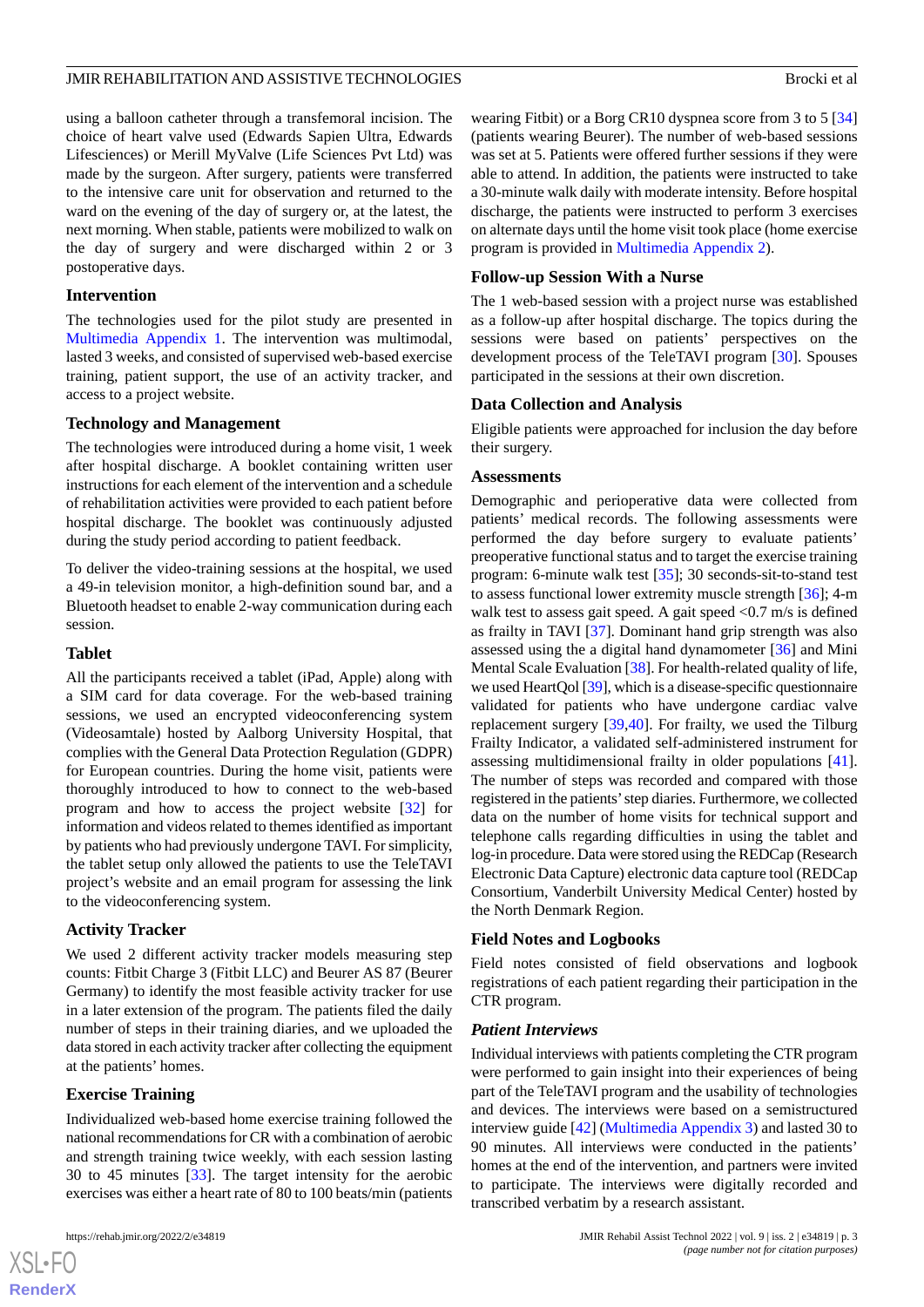### *Estimated Costs*

The running expenses for the program were estimated per patient completing the program and expressed as costs related to the equipment delivered to each patient at home (tablet, activity tracker, and home training equipment) and staff costs (transportation for home visits, running the web-based intervention, and information technology [IT] support).

### *Data Analysis*

Descriptive statistics were used to describe the study population, and nonparametric statistics were used to analyze the differences between patients who completed the study and those who did not. A 2-sided *P* value <.05 was considered statistically significant. Owing to the small number of cases and subsequent skewed data, we have presented the results as median, minimum, and maximum, as well as numbers, frequencies, and percentages when appropriate. Analyses were performed using SPSS software (IBM Analytics). No formal sample size calculation was performed because of the explorative character of the study and because no efficacy testing was performed [[43\]](#page-11-18).

The first author (BCB) read all the observations and comments registered in the research diaries. Themes were identified according to the elements that comprised the intervention, and the findings were reviewed and discussed with the last author (CBT). The analysis of each individual interview was conducted as a deductive manifest content analysis with the aim of creating a condensation of meaning [[44\]](#page-11-19). After familiarization with the text, the interviews were coded and abstracted into categories and subcategories, using the NVivo (QSR International) coding system [\[45](#page-11-20)]. Both authors reviewed the categories and analyzed them according to the different elements of the intervention. The results are presented as a joint display [\[46](#page-11-21)], that is, both

quantitative and qualitative results are presented together, according to the source of data: patient citations from the interviews, logbooks, or field notes.

# *Results*

# **Overview**

In total, 20 consecutive patients admitted to Aalborg University Hospital for elective TAVI were assessed for eligibility; 13 patients with a median age of 83 years (range 74-87 years) agreed to participate and underwent baseline assessments. The median length of hospital stay was 3 days (range 3-30 days). Five patients (3 men and 2 women) completed the study. All had some experience with either the use of a computer or tablet, or they could get help from their relatives to manage the technology. Frailty was detected in a single patient completing the study, whereas 3 patients in the dropout group were categorized as frail [\(Table 1\)](#page-4-0). The reasons for dropouts included tiredness after the surgery  $(n=2)$ , hospital readmission  $(n=1)$ , and poor mobile coverage (n=1; [Figure 1,](#page-5-0) study flowchart). The first 3 patients included were introduced to the technology on the first postoperative day and reported that they were tired and could not concentrate on the technology at that time. Thus, the introduction of the technology was scheduled 1 week after hospital discharge.

The results and findings are presented as a joint display ([Table](#page-6-0) [2\)](#page-6-0) and summarized into the following categories: home-based rehabilitation, web-based exercise training, activity tracker, web-based session with the nurse, and website and technical issues. Each category was elaborated separately, and quotations from the interviews were provided to illustrate the findings.

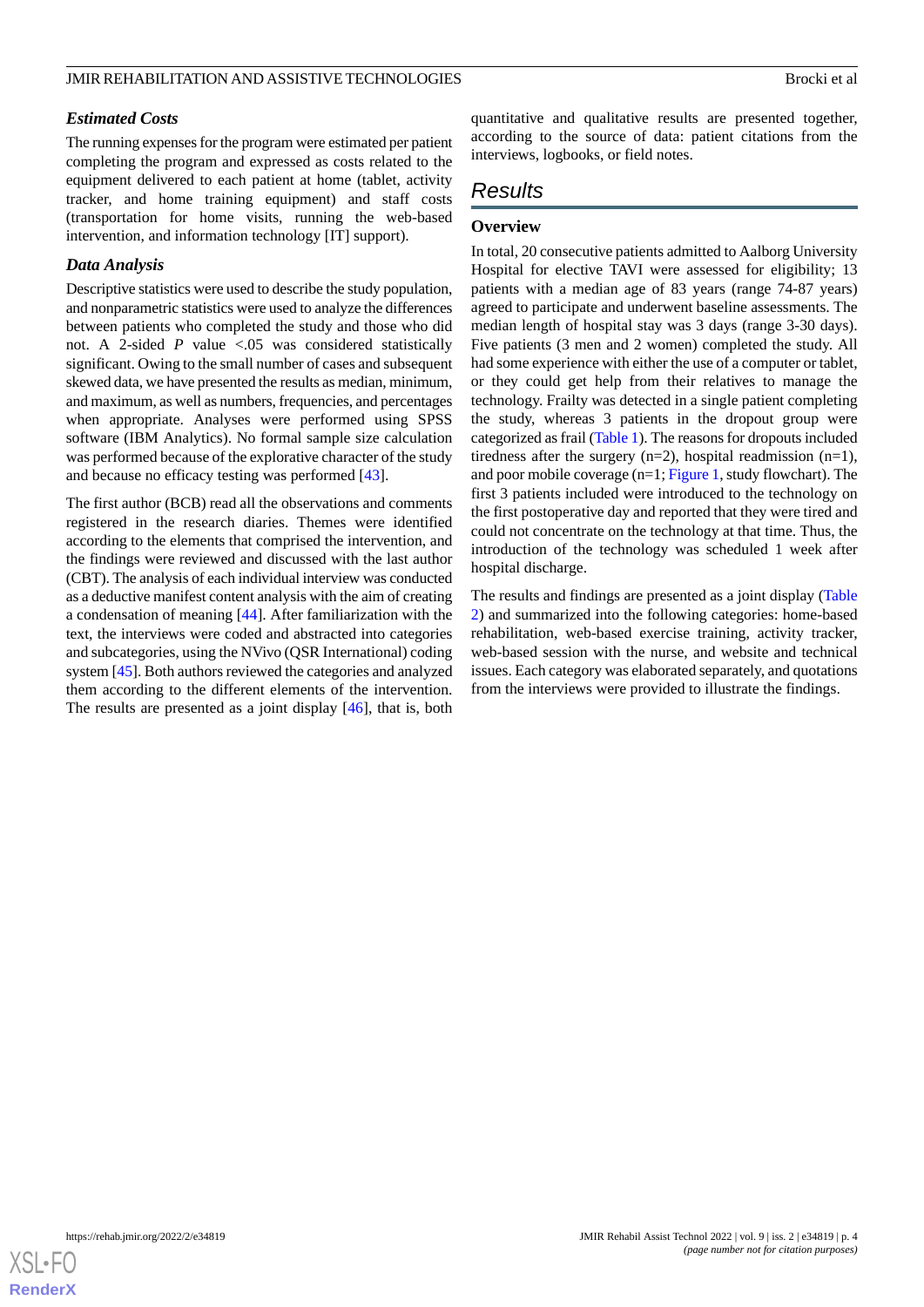<span id="page-4-0"></span>**Table 1.** Demographics and surgical characteristics of participants.

| Variables                                               | Included $(N=13)$       | Completed the study $(n=5)$ | Did not complete the<br>study $(n=8)$ | $P$ value <sup>a</sup> |
|---------------------------------------------------------|-------------------------|-----------------------------|---------------------------------------|------------------------|
| Age (years), median (range)                             | 83 (74-87)              | 82 (74-84)                  | 83 (75-87)                            | .35                    |
| Gender (man), n (%)                                     | 8(63)                   | 3(60)                       | 5(63)                                 | .98                    |
| BMI ( $\text{kg/m}^2$ ), median (range)                 | $26(23-30)$             | $26(23-27)$                 | 28 (24-30)                            | .22                    |
| Comorbidities, n (%)                                    |                         |                             |                                       |                        |
| Arterial hypertension                                   | 8(62)                   | 3(60)                       | 5(63)                                 | .92                    |
| Ischemic heart disease                                  | 4(27)                   | 2(40)                       | 2(25)                                 | .57                    |
| Previous stroke                                         | 2(15)                   | 1(20)                       | 1(13)                                 | .83                    |
| Atrial fibrillation                                     | 3(23)                   | 2(40)                       | 1(13)                                 | .12                    |
| Diabetes mellitus                                       | 4(27)                   | 1(20)                       | 3(37)                                 | .67                    |
| Left ventricular ejection fraction, median (range)      | $60(40-60)$             | $60(40-60)$                 | $60(45-60)$                           | .82                    |
| NYHA, $\frac{b}{n}$ n $(\frac{a}{b})$                   |                         |                             |                                       | .28                    |
| NYHA class II                                           | 8(62)                   | 4(80)                       | 4(50)                                 |                        |
| NYHA class III                                          | 5(38)                   | 1(20)                       | 4(50)                                 |                        |
| American Society of Anesthesiology Score, n (%)         |                         |                             |                                       | .83                    |
| 3                                                       | 3(23)                   | 1(20)                       | 2(25)                                 |                        |
| 4                                                       | 10(77)                  | 4(80)                       | 6(75)                                 |                        |
| Forced expiratory value first second, median (range)    | 77 (52-132)             | $61(52-132)$                | 80 (52-125)                           | .72                    |
| Aortic peak gradient, median (range)                    | 83 (50-140)             | 77 (50-140)                 | $87(55-105)$                          | .43                    |
| Hemoglobin, median (range)                              | $8.2(6.6-9.5)$          | $8.5(7.2-8.9)$              | $8.2(6.6-9.5)$                        | .43                    |
| Length of hospital stay, <sup>c</sup> median (range)    | $3(3-30)$               | $3(3-6)$                    | $3.5(3-30)$                           | .35                    |
| <b>Physical functioning</b>                             |                         |                             |                                       |                        |
| Walked distance (6-minute walk test; m), median (range) | 400 (136-543)           | 460 (299-543)               | 391 (136-499)                         | .17                    |
| Walked distance % expected, median (range)              | $97(36-143)$            | $104(63-143)$               | $97(36-113)$                          | .52                    |
| Gait speed 4 m, median (range)                          | 03.90 (02.98-<br>10.20) | 03.71 (03.15-04.26)         | 04.15 (02.98-10.20)                   | .28                    |
| Sit-to-Stand Test (30 seconds), median (range)          | $10(6-16)$              | $11(8-15)$                  | $10(6-16)^d$                          | .52                    |
| Hand strength % expected, median (range)                | $123(82-162)$           | $108(84-162)$               | $127(82-160)$                         | .99                    |
| Mini Mental State Examination, median (range)           | $30(28-30)$             | $30(29-30)$                 | $30(28-30)$                           | .77                    |
| HeartQoL Quality of Life questionnaire, median (range)  | $0.79(0.21 - 2.14)$     | $0.57(0.29-2.14)$           | $1.29(0.21 - 2.14)$                   | .22                    |
| Sociodemographic, n (%)                                 |                         |                             |                                       |                        |
| Living alone                                            | 3(23)                   | 1(20)                       | 2(25)                                 | e                      |
| <b>Educational level</b>                                |                         |                             |                                       | .12                    |
| Public school or short education                        | 8(61)                   | 2(40)                       | 6(75)                                 |                        |
| Medium education                                        | 3(23)                   | 0(0)                        | 3(37)                                 |                        |
| Long education                                          | 2(15)                   | 1(20)                       | 1(12)                                 |                        |
| <b>Information technology skills</b>                    |                         |                             |                                       | .06                    |
| Novice                                                  | 3(23)                   | 0(0)                        | 3(37)                                 |                        |
| Acquainted with tablet or PC <sup>f</sup>               | 10(77)                  | 5(100)                      | 5(62)                                 |                        |
| Tilburg Frailty Indicator (total score), median (range) | $3(0-8)$                | $2(0-8)$                    | $1(0-8)$                              | .51                    |
| Not frail, n (%)                                        | 9(69)                   | 4(80)                       | 5(63)                                 |                        |

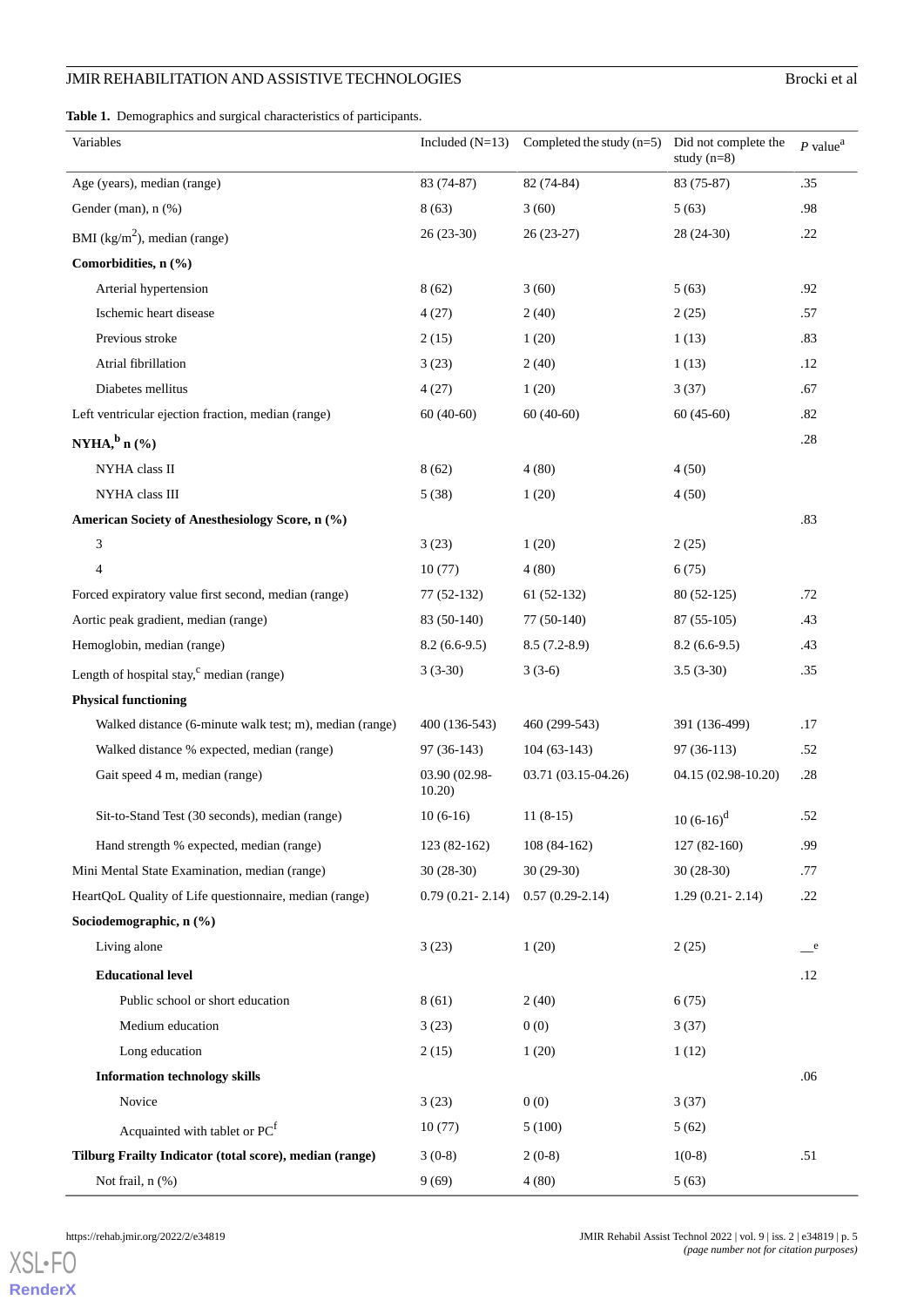| <b>Variables</b>                |       | Included ( $N=13$ ) Completed the study ( $n=5$ ) Did not complete the | study $(n=8)$ | $P$ value <sup>a</sup> |
|---------------------------------|-------|------------------------------------------------------------------------|---------------|------------------------|
| Frail ( $\geq$ 5 points), n (%) | 4(31) | (20)                                                                   | 3(38)         |                        |

 $A$  *P* value <.05 is considered statistically significant.

b<sub>NYHA</sub>: New York Hear Academy Functional Classification.

<sup>c</sup>Includes operative day.

 $d_{n=7}$ .

<sup>e</sup>Not available.

<span id="page-5-0"></span>f<sub>Patient or next of kin.</sub>

**Figure 1.** Study flowchart. TAVI: transcatheter aortic valve implantation.



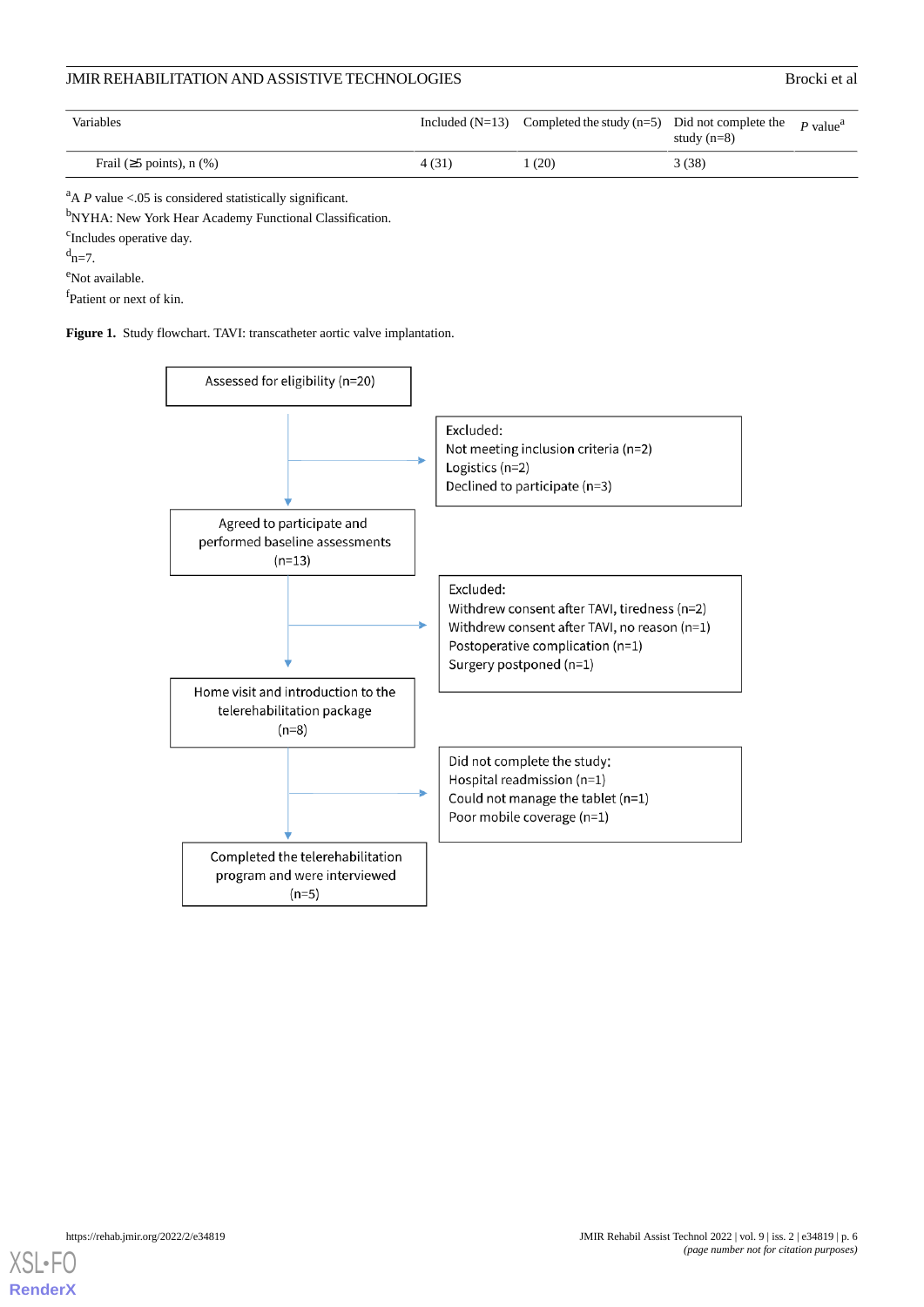<span id="page-6-0"></span>**Table 2.** Joint display of results and findings summarized into categories according to the source of data.

| Categories                          | Source of data                                                                                                                                                                                                                                                                                                                                                                   |                                                                                                                                                                                                                                                                                                                                                                                                                                                                                                                                                                                                                                                                                                  |  |
|-------------------------------------|----------------------------------------------------------------------------------------------------------------------------------------------------------------------------------------------------------------------------------------------------------------------------------------------------------------------------------------------------------------------------------|--------------------------------------------------------------------------------------------------------------------------------------------------------------------------------------------------------------------------------------------------------------------------------------------------------------------------------------------------------------------------------------------------------------------------------------------------------------------------------------------------------------------------------------------------------------------------------------------------------------------------------------------------------------------------------------------------|--|
|                                     | Logbooks                                                                                                                                                                                                                                                                                                                                                                         | Field notes                                                                                                                                                                                                                                                                                                                                                                                                                                                                                                                                                                                                                                                                                      |  |
| Home-based rehabilitation           | Home visits for technology introduction: $n=8$ ; lasted $\bullet$<br>$\bullet$<br>1.5-2 hours each.<br>Additional home visits for technical support: n=6.<br>$\bullet$<br>Transportation between the hospital and patient's<br>$\bullet$<br>homes varied from 20 to 80 km.                                                                                                       | Easier to establish a relationship during the home<br>visit when patients had met the health professional<br>during hospital stay.<br>Easier for patients to follow the instructions when<br>$\bullet$<br>these were practical.                                                                                                                                                                                                                                                                                                                                                                                                                                                                  |  |
| Web-based exercise training         | The number of training sessions per participant varied $\bullet$<br>$\bullet$<br>from 2 (n=1) to 7 (n=1).<br>The number of participants per session varied from 1<br>$\bullet$<br>to $3$ .<br>The sessions lasted 30-40 minutes each.<br>Heart rate during the aerobic exercises varied from<br>70 to 90 beats per minute.<br>For the CR10 dyspnea, the reported rating was 3-4. | Two spouses joined the training sessions.<br>No adverse events occurred during the web-based<br>$\bullet$<br>training sessions.<br>Giving individual guidance during web-based sessions<br>$\bullet$<br>was a challenge when $\geq$ 2 patients participated.<br>An advantage to monitor the heart rate for targeting<br>$\bullet$<br>training intensity.<br>Trying exercises and training equipment during the<br>$\bullet$<br>home visit supported individualization of exercises<br>for the web-based sessions.                                                                                                                                                                                |  |
| Activity tracker                    | Number of steps per day: 1.868 to 17.280; distance<br>varied from 1.457 to 7.840 m<br>Number of days the units were used: 7-28 days<br>٠                                                                                                                                                                                                                                         | Three patients returned their training diaries.<br>There was concordance between patient registered<br>data and the unit's stored data.<br>Only 1 user registered data for all days.<br>$\bullet$                                                                                                                                                                                                                                                                                                                                                                                                                                                                                                |  |
| Web-based session with the<br>nurse | Five sessions took place, lasting from 20 to 45 minutes<br>$\bullet$<br>each.<br>One session was as a telephone call.                                                                                                                                                                                                                                                            | Internet-based face-to-face meeting was a positive<br>$\bullet$<br>experience and the issues discussed were mostly of<br>practical nature.                                                                                                                                                                                                                                                                                                                                                                                                                                                                                                                                                       |  |
| Website                             | Log-in entry data were not collected.                                                                                                                                                                                                                                                                                                                                            | The introduction to the use of the website took place<br>as the last part of the home visit.                                                                                                                                                                                                                                                                                                                                                                                                                                                                                                                                                                                                     |  |
| Technical issues                    | Telephone guidance to the log-in procedure given to<br>4 of 5 users, often for the first session.<br>One participant needed telephone guidance for all the •<br>$\bullet$<br>sessions.                                                                                                                                                                                           | External challenge: unstable or insufficient 4G net<br>$\bullet$<br>coverage; program or net outage.<br>User-related challenge: Information technology novice<br>in the use of a touch screen or email program; guid-<br>ance for session log-in was often necessary; impaired<br>vision or hearing.<br>Functionality<br>$\bullet$<br>Tablet: customized for each user; relatively small<br>$\bullet$<br>screen size, when $\geq$ users are connected at the<br>same time; user forgets to charge the battery.<br>Equipment: a 124.5-cm monitor facilitates<br>$\bullet$<br>viewing users logged in; a large screen enhances<br>provision of individual guidance for the web-<br>based training. |  |

### **Home-Based Rehabilitation**

The home setting was practical, and patients felt privileged to participate. Meeting the same health professionals throughout the whole process facilitated continuity and was appreciated by the patients and health professionals involved. Meanwhile, the introduction to the technologies and provision of technical support were time-consuming for the health care professionals.

Field notes showed that the practical tasks learned during the home visit supported most patients in using the technology and joining the web-based sessions.

The interviews revealed that patients completing the program were positive about the TeleTAVI program and felt cared for instead of feeling lonely after hospital discharge. The home-based setting was perceived by the patients as practical

[XSL](http://www.w3.org/Style/XSL)•FO **[RenderX](http://www.renderx.com/)**

and as an advantage as no transportation to a community center was necessary. The home-based setting was also especially valued owing to restrictions on social interaction during the COVID-19 pandemic:

*Well, my goodness, you have not only received a new heart valve, you have received such an embrace of what you [red. health professionals] have given, to be able to feel good afterwards and beyond. I just feel it's been so good. One is shown the way forward.* [Patient, woman]

*It's a good thing too because if people are debilitated and are in doubt about whether you can hold to such a training trip. You can just be at home, and then jump on. So, I, that's for sure. This is fine, Corona [red COVID-19] or not.* [Patient, man]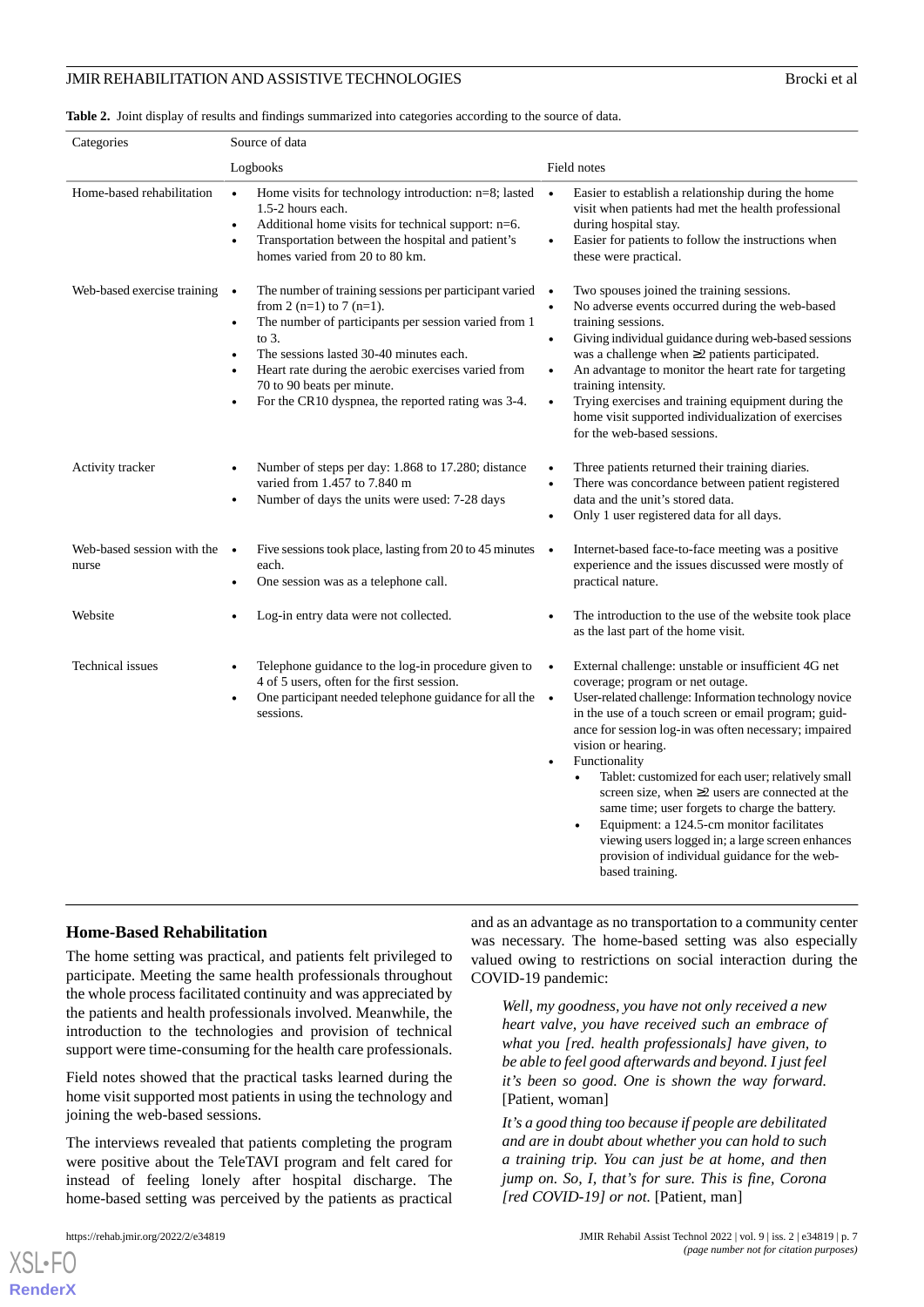### **Web-Based Exercise Training**

The number of training sessions per participant ranged from 2  $(n=1)$  to 7  $(n=1)$ , and no adverse events occurred. The instruction on the exercises and training equipment during the home visit was helpful for the later individualization of exercises and was also valued by the patients. Targeting the training intensity was feasible regardless of the method used (heart rate or level of dyspnea). However, it was a challenge for the instructor to provide individual guidance when more than 2 patients were connected in the same session.

Patients described web-based exercise training as motivating and "real," and there were several contributory factors. First, it was owing to the use of known exercises. Second, the patients could see the physiotherapist on the screen when receiving guidance on correct exercise performance, and they were able to exercise the whole body. Third, they felt committed to the web-based sessions, although such commitment could also be a barrier to performing the usual daily activities. Although one-on-one web-based training seemed to be the most efficient, voiced as "to see the instructor was the most important,*"* exercising in a group could also be motivating as it enhanced the feeling of not being alone:

*I think it has been nice to have things shown. And I think it has been great to have the tablet to look at when we did the exercises. So, it was nice, also like today where you could correct me if it was wrong or it was right, right? So, I think it's been fine.* [Patient, woman]

*"We often said to each other" There are some muscles we do not use, we think "you do not need to do", but when we have finished [red. training], there were some muscles we have used, which we do not usually use, so just like the arms all the way up and like that, that's not how we are used to.* [Spouse, woman]

*It [red. training] was on certain days, so I had to get it over, then I could give myself to do something else. I could not go out in the fields or anything else before it was over.* [Patient, man]

*Well, I can tell you. When we stand and do it [red. training], I feel, well you're in here in the living room, you are standing and directing and your friends there, they are standing here. This is how I feel, we're a small bunch of people.* [Patient, woman]

### **Activity Tracker**

There was a large variation in the number of steps taken per day among the patients, varying from 1868 to 17,280. The patients perceived wearing an activity tracker as a way to verify the usual number of daily steps taken. Expressions such as *"*all steps count*"* often occurred throughout the interviews when patients described positive experiences while wearing the device, which could be a motivation to increase the daily number of steps. Others did not wear the device throughout the intervention period, either because they were reassured that their usual daily steps exceeded the recommendations or because they did not understand how to manage the device:

*Well, it was motivating because that, then I reach the 1700 [steps] here, you know, well, then I'll take a walk up in the woods and reach 2.000* [Patient, man]

*It has not worked, just lying on the table there, with power on. I thought it was missing power, but then you said I should wear it in my wrist, and then the shit worked. Then I went on the big walk, to get many steps.* [Patient, man]

### **Web-Based Session With the Nurse**

In total, 5 web-based sessions were conducted. The issues discussed were mostly of a practical nature, such as medication, pain, and sleeping. The project nurse experienced the internet-based face-to-face conversation with the patients as positive as their body language was visible, which indicated the patients' actual well-being. Although most of them could not recall the specific issues discussed, the patients and their spouses appreciated the provision of follow-up after hospital discharge:

*Can well remember that we should get ready for the conversation. I think it gives a bit of reassurance, there is someone who is interested in you, right?* [Spouse, woman]

### **Website**

Overall, the project website was only occasionally used by the patients, mostly because they forgot that they could access it. When it was used, patients, and eventually their spouses, appreciated watching videos in which other patients talked about their own course of disease, treatment, and recovery. The patients were not interested in viewing videos with self-training information:

*I watched patient and relatives' videos, that is, the different ones telling about how they have experienced it. The videos were very, very good, mostly listened to the videos, not read that much.* [Patient, woman]

### **Technical Issues**

Challenges regarding the use of this technology were experienced by both patients and health care professionals. These were categorized as external or user or functionality related.

The main external challenge was unstable or insufficient 4G data coverage, mostly in less-populated areas, which could often be solved by connecting the tablet to the users' Wi-Fi when available. One dropout was owing to unstable data coverage.

User-related challenges were associated with a lack of prior experience with web-based communication platforms, such as handling emails or dealing with a touch screen, and this lack often required IT support, which was provided by telephone. Customization of the tablet was provided when necessary, for instance, by adjusting the period for screen touch. Patients expressed different ways of managing challenges with the use of a tablet, ranging from confidence to a lack of faith in their own ability. One patient expressed that he had no interest in the use of digital technology and left such issues to his spouse. Regardless of the individual approach taken, patients managed to use the tablet to participate in web-based training sessions:

```
XSL•FO
RenderX
```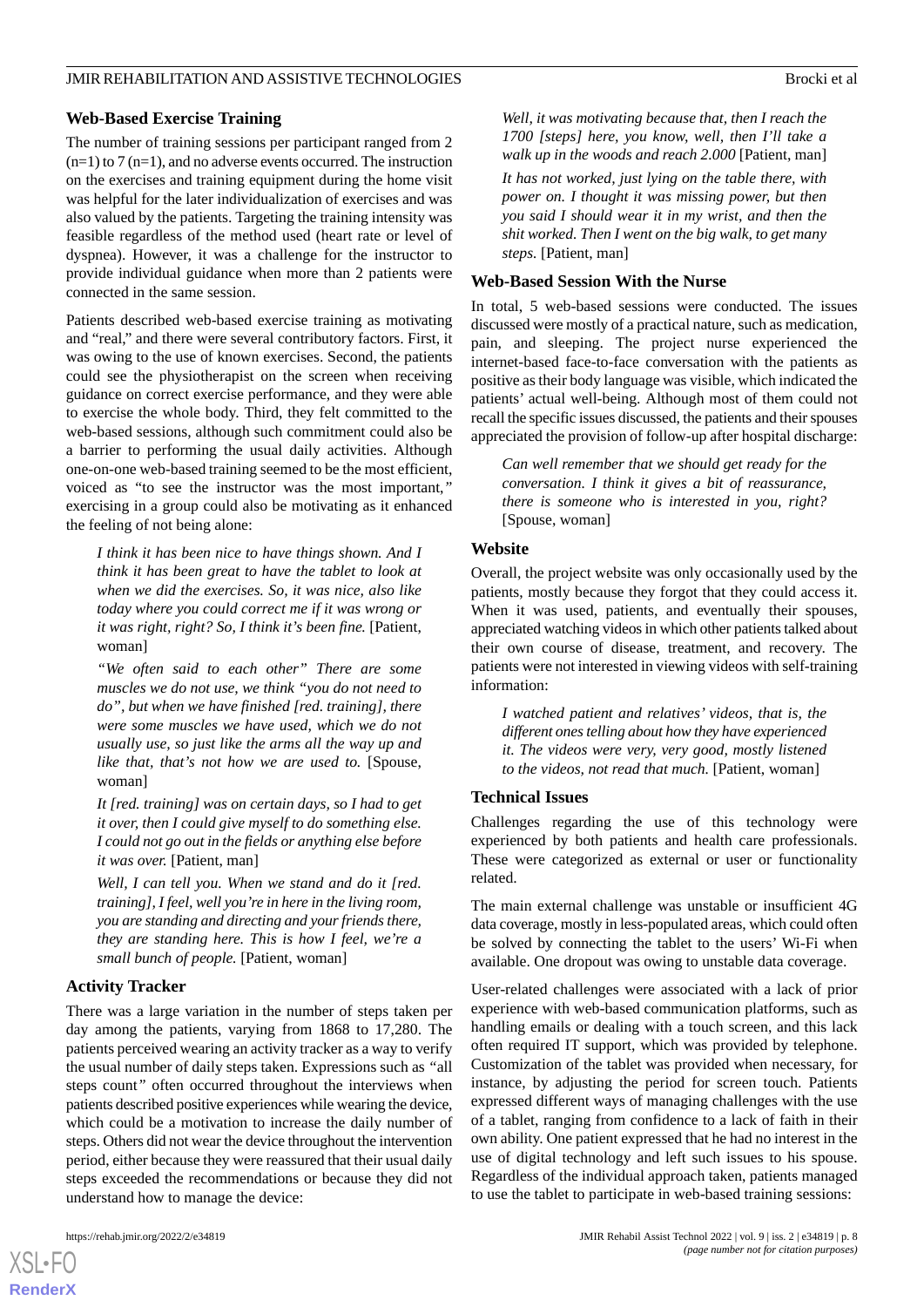*I am not used to using a tablet. I have a computer that I always use. So that way, I'm used to using technology, but I've never used a tablet before.* [Patient, man]

*I totally get [goose] bumps when I think about, no, you have to, can you, you cannot figure it out.* [Patient, woman]

Challenges related to tablet functionality were also identified. The main challenge for the patients was related to the tablet's relatively small screen size and visual deficits as it was important to be able to see the instructor's complete body so that they could better follow the exercises:

*If there were many [participants], then the pictures got small, and then you have to get closer. It would be better if there was a big picture of you [instructor], and small of the others.* [Patient, man]

For the health care professionals, instructing the patients in the TeleTAVI during the home visits took 90 to 120 minutes, which meant that it was a time-consuming task and one that continued as they had to instruct and guide the patients afterward for logging into the training sessions.

### **Estimated Costs**

The estimated running cost for the program was US \$ 1.467 per patient who completed the study. This included US \$840 for equipment delivered to each patient and US \$627 for staff costs.

# *Discussion*

# **Principal Findings**

Exercise-based telerehabilitation for the elderly after TAVI in the population as included in this study, and delivered as a web-based intervention, does not seem feasible as 60% (8/13) included patients did not complete the study. Barriers negatively influencing adherence to the program included poor data coverage, participants' limited IT skills, and functionality of the systems used. Meanwhile, qualitative findings suggest that the TeleTAVI program supported personalized, tailored training interventions in patients completing the program. The home-based web-based delivery form of the exercise training sessions was appreciated by the patients because there was no need for transportation, and they felt that they exercised their whole body while receiving real-time feedback. However, the program was time-consuming for the health care professionals as a great deal of time was used for transportation, home instruction, and IT support. No adverse events were reported. Aspects that support retainment rates and enhance patients' IT skills need to be further addressed before the program can be used on a larger scale, such as in a randomized controlled setting, as intended.

### **Comparison With Prior Work**

The findings from this first study on TAVI CTR are in line with existing knowledge of the use of CTR in patients with other cardiac conditions. In particular, easy access to exercise training without the need for transportation to a rehabilitation center is a well-described advantage that promotes patient engagement and adherence [\[24](#page-11-0),[47\]](#page-12-0). Exercise supervision is a key element

in center-based CR to individualize exercises and provide sufficient training load to achieve gain in cardiorespiratory fitness [\[33\]](#page-11-8). In this study, we found that virtual feedback allowed for individualization during the training sessions, whereas the provision of exercise equipment facilitated patients to reach a proper training load. This was facilitated by face-to-face introduction to the exercises during the introductory home visit. These elements were also voiced as being important by the participating patients and their spouses, possibly supporting their adherence to the program. Furthermore, the use of adequate equipment for video-training delivery at the hospital facility was vital for enabling two-way communication during each session.

We were particularly challenged as many patients did not complete our study because they could not manage the technology or because of technical issues. First, in the short study period, we experienced outages in both the broadband connection and the video conferencing app. Stable internet connectivity was the premise for the use of the videoconferencing system. Even though the tablet had a 4G SIM card, we still experienced unstable data coverage in both rural and urban areas, a reason for the 2 patient withdrawals. If required and available, we connected the tablets to the patients' own Wi-Fi to ensure proper running of the videoconferencing system and enhance program compliance. To date, many homes do not have internet. In 2019, up to 10% of Danish citizens reported not having broadband at home, particularly older adults aged 75 to 89 years, of whom 29% had never previously accessed the internet [[48\]](#page-12-1). This may pose a challenge for future CTR telerehabilitation delivery, particularly in the elderly population. Second, according to the initial study protocol, we introduced patients to the technology during their hospital stay, which was probably not the best introduction time for new technology in this older population. Consequently, we adapted the protocol and introduced the technology during the home visit 1 week after hospital discharge and had no further patient withdrawals for this reason. Finally, the setup for the intervention was time-consuming for the health care professionals as a great deal of time was spent on introduction to the telerehabilitation packet, IT support, and transportation. This may also be a barrier to future implementation of CTR after TAVI.

### **Future Directions**

Findings from our feasibility study indicate that the use of telerehabilitation technology in older persons who have undergone TAVI, although challenging, is also promising as many patients are acquainted with the use of smartphones and tablets, and patients completing the program appreciated the home-based web-based setting. Therefore, we recommend changes in future TAVI-CTR interventions. First, extension of the program to 12 weeks post-TAVI will follow current guidelines for the duration of CR [\[33](#page-11-8),[49\]](#page-12-2). Furthermore, a longer intervention period may also facilitate patients to get more acquainted with the technology with additional less cost to the program in the long term. Second, the provision of remote IT support may help patients in using the tablet properly. Third, the use of a wireless platform for automatic uploading and collection of data on daily steps should be considered,

```
XS\cdotFC
RenderX
```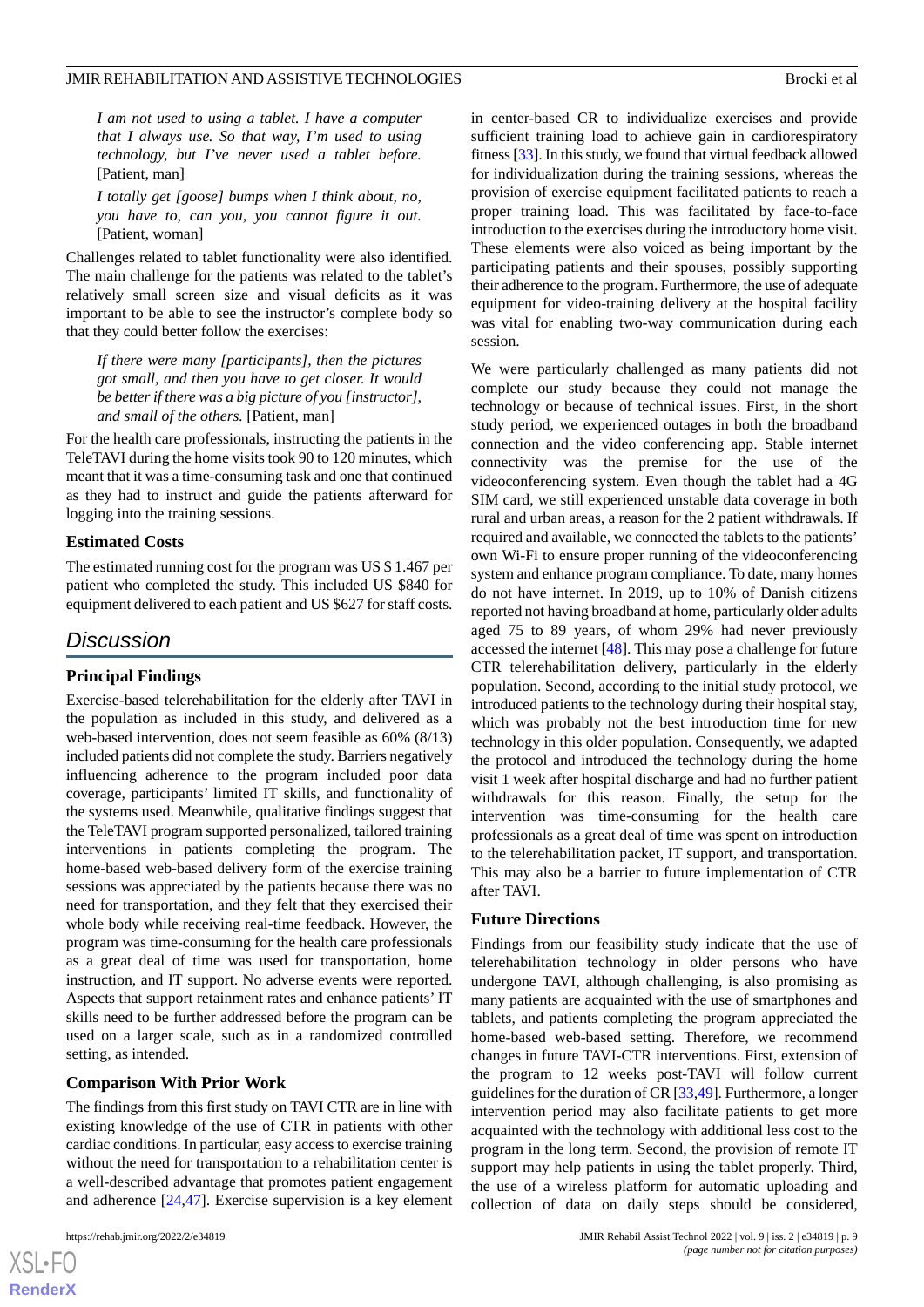conditional of complying with the GDPR regulations [[22\]](#page-10-16). Devices with commercial applications that automatically upload to a tablet and store patients' data on daily number of steps may not comply with GDPR regulations for data safety and privacy in research [[50\]](#page-12-3), although it poses no concern when used privately by patients. Fourth, the ownership of a smartphone [[28\]](#page-11-3) and digital access to the internet may be used as proxies for screening older patients for CTR. Finally, a reduction in the number of functions in a CTR program might enhance the willingness to participate in CTR and thus enhance retention rates.

With as few as 10% to 20% of patients attending CR after TAVI [[11](#page-10-5)[,23](#page-10-17)], delivery models that are alternatives to the established center-based CR still need to be developed and tested to enhance patient uptake to rehabilitation after surgery, as well as to establish evidence on the effect of CR following TAVI. In this context, CTR may be a cost-effective alternative to add-on interventions [[18\]](#page-10-12). However, it is also important to bear in mind that patients who undergo TAVI are often octogenarians and frail [[6](#page-10-2),[51\]](#page-12-4), which may have influenced patient withdrawal in our study.

# **Strengths and Limitations**

As this was a single-center trial with no control group, our study has limited generalizability. In addition, we included only a small number of participants owing to the study's proof-of-concept nature [[43\]](#page-11-18) with a limited inclusion period. However, it is a strength that we screened all the patients scheduled for TAVI in our hospital, which was similar to the feasibility randomized study performed by Rogers et al [[8\]](#page-10-18). Apart from the walked distance, the age of the participants in our study and several clinical features, such as the presence of comorbidities, ejection fraction, and NYHA classification were similar to those in studies investigating the effect of CR following TAVI [\[8](#page-10-18),[51-](#page-12-4)[54](#page-12-5)].

### **Conclusions**

In conclusion, we found that exercise-based telerehabilitation in older adult patients after TAVI, in the population as included to this study, delivered as a web-based intervention, does not seem feasible, as 60% (8/13) of the included patients did not complete the intervention. Conversely, we found several promising aspects favoring the web-based setting as real-time feedback during home training was highly appreciated by those who completed the intervention. Aspects that support retainment rates and enhance patients'IT skills need to be further addressed before the program can be used on a larger scale, as intended, in the form of a randomized controlled trial.

# **Acknowledgments**

The authors thank all the clinical personnel involved in the clinical management of the patients.

This study was funded by the Danish Heart Foundation (19-R136-A9035-22130), AP Møller Fund, North Denmark Region's Research Fund, and the North Denmark Region's Innovation Fund.

### <span id="page-9-3"></span>**Conflicts of Interest**

None declared.

# <span id="page-9-4"></span>**Multimedia Appendix 1**

Technologies. [[PDF File \(Adobe PDF File\), 82 KB](https://jmir.org/api/download?alt_name=rehab_v9i2e34819_app1.pdf&filename=343968daefe9e32f658902cb968437a1.pdf)-[Multimedia Appendix 1\]](https://jmir.org/api/download?alt_name=rehab_v9i2e34819_app1.pdf&filename=343968daefe9e32f658902cb968437a1.pdf)

# <span id="page-9-5"></span>**Multimedia Appendix 2**

Home exercise program. [[PDF File \(Adobe PDF File\), 469 KB](https://jmir.org/api/download?alt_name=rehab_v9i2e34819_app2.pdf&filename=ef19accf2d255060eefe8c7dbb02b232.pdf)-[Multimedia Appendix 2\]](https://jmir.org/api/download?alt_name=rehab_v9i2e34819_app2.pdf&filename=ef19accf2d255060eefe8c7dbb02b232.pdf)

# <span id="page-9-0"></span>**Multimedia Appendix 3**

<span id="page-9-1"></span>Interview guide. [[PDF File \(Adobe PDF File\), 99 KB](https://jmir.org/api/download?alt_name=rehab_v9i2e34819_app3.pdf&filename=3864bcccb3c2cd94368cb722a425763d.pdf)-[Multimedia Appendix 3\]](https://jmir.org/api/download?alt_name=rehab_v9i2e34819_app3.pdf&filename=3864bcccb3c2cd94368cb722a425763d.pdf)

# **References**

- <span id="page-9-2"></span>1. Lytvyn L, Guyatt GH, Manja V, Siemieniuk RA, Zhang Y, Agoritsas T, et al. Patient values and preferences on transcatheter or surgical aortic valve replacement therapy for aortic stenosis: a systematic review. BMJ Open 2016 Sep 29;6(9):e014327 [[FREE Full text](https://bmjopen.bmj.com/lookup/pmidlookup?view=long&pmid=27687903)] [doi: [10.1136/bmjopen-2016-014327](http://dx.doi.org/10.1136/bmjopen-2016-014327)] [Medline: [27687903](http://www.ncbi.nlm.nih.gov/entrez/query.fcgi?cmd=Retrieve&db=PubMed&list_uids=27687903&dopt=Abstract)]
- 2. Arsalan M, Szerlip M, Vemulapalli S, Holper EM, Arnold SV, Li Z, et al. Should transcatheter aortic valve replacement be performed in nonagenarians?: insights from the STS/ACC TVT registry. J Am Coll Cardiol 2016 Mar 29;67(12):1387-1395 [[FREE Full text](https://linkinghub.elsevier.com/retrieve/pii/S0735-1097(16)00601-X)] [doi: [10.1016/j.jacc.2016.01.055\]](http://dx.doi.org/10.1016/j.jacc.2016.01.055) [Medline: [27012397](http://www.ncbi.nlm.nih.gov/entrez/query.fcgi?cmd=Retrieve&db=PubMed&list_uids=27012397&dopt=Abstract)]
- 3. von Kappelgaard L, Toftlund SA, Gislason MD. Dansk hjerteregister: Årsrapport 2017. Syddansk Universitet. 2018. URL: [https://www.sdu.dk/da/sif/rapporter/2018/dansk\\_hjerteregisters\\_aarsberetning\\_2017](https://www.sdu.dk/da/sif/rapporter/2018/dansk_hjerteregisters_aarsberetning_2017) [accessed 2000-04-06]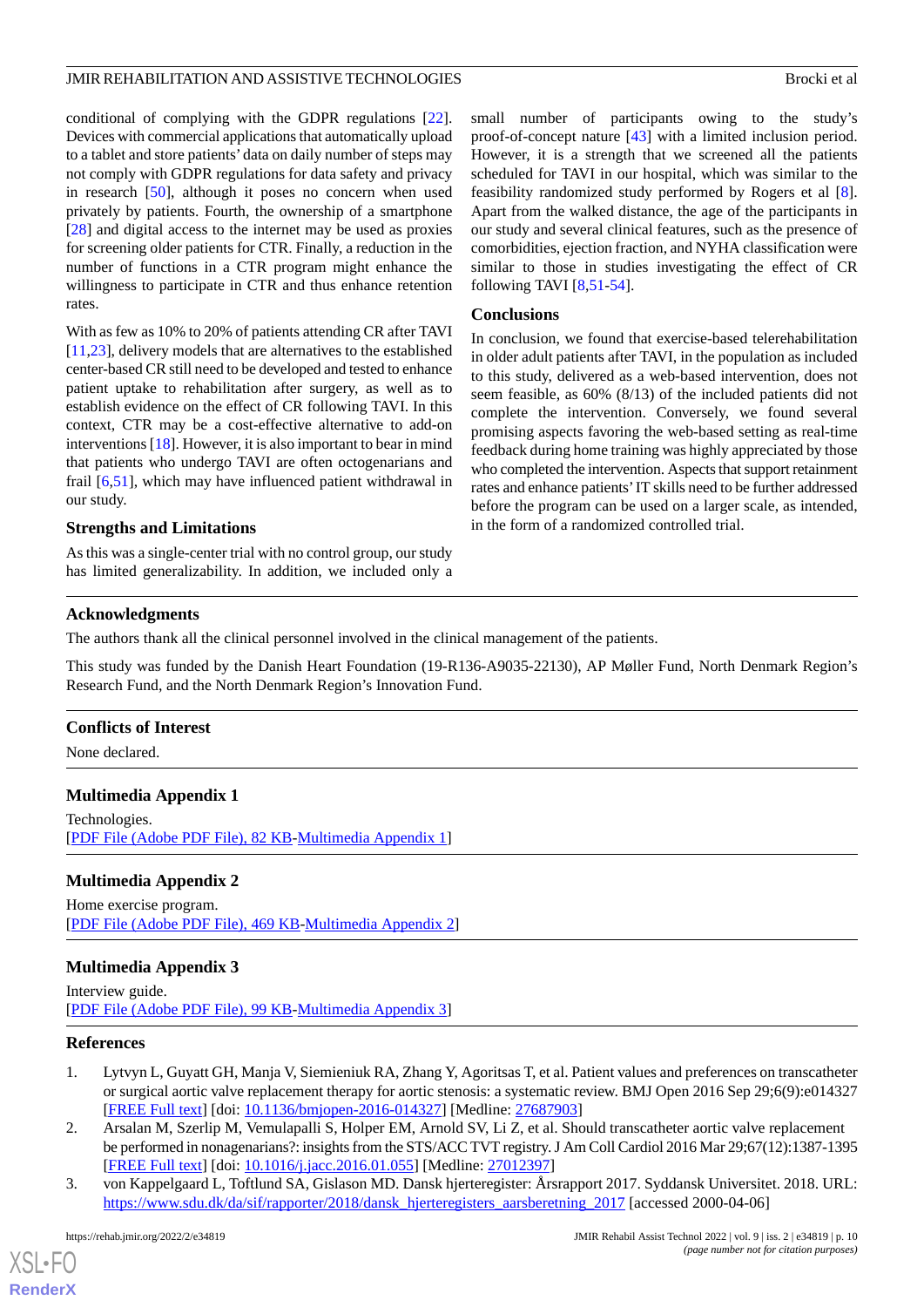- <span id="page-10-0"></span>4. Thourani VH, Edelman JJ, Holmes SD, Nguyen TC, Carroll J, Mack MJ, et al. The International Society for Minimally Invasive Cardiothoracic Surgery expert consensus statement on transcatheter and surgical aortic valve replacement in lowand intermediate-risk patients: a meta-analysis of randomized and propensity-matched studies. Innovations (Phila) 2021;16(1):3-16. [doi: [10.1177/1556984520978316\]](http://dx.doi.org/10.1177/1556984520978316) [Medline: [33491539\]](http://www.ncbi.nlm.nih.gov/entrez/query.fcgi?cmd=Retrieve&db=PubMed&list_uids=33491539&dopt=Abstract)
- <span id="page-10-1"></span>5. Abraham LN, Sibilitz KL, Berg SK, Tang LH, Risom SS, Lindschou J, et al. Exercise-based cardiac rehabilitation for adults after heart valve surgery. Cochrane Database Syst Rev 2021 May 07;5(5):CD010876. [doi: [10.1002/14651858.CD010876.pub3\]](http://dx.doi.org/10.1002/14651858.CD010876.pub3) [Medline: [33962483](http://www.ncbi.nlm.nih.gov/entrez/query.fcgi?cmd=Retrieve&db=PubMed&list_uids=33962483&dopt=Abstract)]
- <span id="page-10-2"></span>6. Sperlongano S, Renon F, Bigazzi MC, Sperlongano R, Cimmino G, D'Andrea A, et al. Transcatheter aortic valve implantation: the new challenges of cardiac rehabilitation. J Clin Med 2021 Feb 17;10(4):810 [\[FREE Full text](https://www.mdpi.com/resolver?pii=jcm10040810)] [doi: [10.3390/jcm10040810\]](http://dx.doi.org/10.3390/jcm10040810) [Medline: [33671340](http://www.ncbi.nlm.nih.gov/entrez/query.fcgi?cmd=Retrieve&db=PubMed&list_uids=33671340&dopt=Abstract)]
- <span id="page-10-18"></span>7. Ribeiro GS, Melo RD, Deresz LF, Dal Lago P, Pontes MR, Karsten M. Cardiac rehabilitation programme after transcatheter aortic valve implantation versus surgical aortic valve replacement: systematic review and meta-analysis. Eur J Prev Cardiol 2017 May;24(7):688-697. [doi: [10.1177/2047487316686442\]](http://dx.doi.org/10.1177/2047487316686442) [Medline: [28071146](http://www.ncbi.nlm.nih.gov/entrez/query.fcgi?cmd=Retrieve&db=PubMed&list_uids=28071146&dopt=Abstract)]
- <span id="page-10-3"></span>8. Rogers P, Al-Aidrous S, Banya W, Haley SR, Mittal T, Kabir T, et al. Cardiac rehabilitation to improve health-related quality of life following trans-catheter aortic valve implantation: a randomised controlled feasibility study: RECOVER-TAVI Pilot, ORCA 4, For the Optimal Restoration of Cardiac Activity Group. Pilot Feasibility Stud 2018 Dec 13;4:185 [\[FREE](https://pilotfeasibilitystudies.biomedcentral.com/articles/10.1186/s40814-018-0363-8) [Full text\]](https://pilotfeasibilitystudies.biomedcentral.com/articles/10.1186/s40814-018-0363-8) [doi: [10.1186/s40814-018-0363-8](http://dx.doi.org/10.1186/s40814-018-0363-8)] [Medline: [30564436](http://www.ncbi.nlm.nih.gov/entrez/query.fcgi?cmd=Retrieve&db=PubMed&list_uids=30564436&dopt=Abstract)]
- <span id="page-10-4"></span>9. Anayo L, Rogers P, Long L, Dalby M, Taylor R. Exercise-based cardiac rehabilitation for patients following open surgical aortic valve replacement and transcatheter aortic valve implant: a systematic review and meta-analysis. Open Heart 2019;6(1):e000922 [\[FREE Full text](https://openheart.bmj.com/lookup/pmidlookup?view=long&pmid=31168371)] [doi: [10.1136/openhrt-2018-000922](http://dx.doi.org/10.1136/openhrt-2018-000922)] [Medline: [31168371\]](http://www.ncbi.nlm.nih.gov/entrez/query.fcgi?cmd=Retrieve&db=PubMed&list_uids=31168371&dopt=Abstract)
- <span id="page-10-5"></span>10. Sathananthan J, Lauck S, Piazza N, Martucci G, Kim DH, Popma JJ, et al. Habitual physical activity in older adults undergoing TAVR: insights from the FRAILTY-AVR study. JACC Cardiovasc Interv 2019 Apr 22;12(8):781-789 [\[FREE](https://linkinghub.elsevier.com/retrieve/pii/S1936-8798(19)30630-2) [Full text\]](https://linkinghub.elsevier.com/retrieve/pii/S1936-8798(19)30630-2) [doi: [10.1016/j.jcin.2019.02.049](http://dx.doi.org/10.1016/j.jcin.2019.02.049)] [Medline: [31000014](http://www.ncbi.nlm.nih.gov/entrez/query.fcgi?cmd=Retrieve&db=PubMed&list_uids=31000014&dopt=Abstract)]
- <span id="page-10-6"></span>11. Hansen TB, Berg SK, Sibilitz KL, Søgaard R, Thygesen LC, Yazbeck AM, et al. Availability of, referral to and participation in exercise-based cardiac rehabilitation after heart valve surgery: results from the national CopenHeart survey. Eur J Prev Cardiol 2015 Jun;22(6):710-718. [doi: [10.1177/2047487314536364\]](http://dx.doi.org/10.1177/2047487314536364) [Medline: [24857890](http://www.ncbi.nlm.nih.gov/entrez/query.fcgi?cmd=Retrieve&db=PubMed&list_uids=24857890&dopt=Abstract)]
- <span id="page-10-7"></span>12. Hansen TB, Zwisler AD, Berg SK, Sibilitz KL, Buus N, Lee A. Cardiac rehabilitation patients' perspectives on the recovery following heart valve surgery: a narrative analysis. J Adv Nurs 2016 May;72(5):1097-1108. [doi: [10.1111/jan.12904\]](http://dx.doi.org/10.1111/jan.12904) [Medline: [26799453](http://www.ncbi.nlm.nih.gov/entrez/query.fcgi?cmd=Retrieve&db=PubMed&list_uids=26799453&dopt=Abstract)]
- <span id="page-10-9"></span><span id="page-10-8"></span>13. Heran BS, Chen JM, Ebrahim S, Moxham T, Oldridge N, Rees K, et al. Exercise-based cardiac rehabilitation for coronary heart disease. Cochrane Database Syst Rev 2011 Jul 06(7):CD001800 [[FREE Full text](http://europepmc.org/abstract/MED/21735386)] [doi: [10.1002/14651858.CD001800.pub2\]](http://dx.doi.org/10.1002/14651858.CD001800.pub2) [Medline: [21735386](http://www.ncbi.nlm.nih.gov/entrez/query.fcgi?cmd=Retrieve&db=PubMed&list_uids=21735386&dopt=Abstract)]
- <span id="page-10-10"></span>14. Parmanto B, Saptono A. Telerehabilitation: state-of-the-art from an informatics perspective. Int J Telerehabil 2009;1(1):73-84 [[FREE Full text](http://europepmc.org/abstract/MED/25945164)] [doi: [10.5195/ijt.2009.6015](http://dx.doi.org/10.5195/ijt.2009.6015)] [Medline: [25945164\]](http://www.ncbi.nlm.nih.gov/entrez/query.fcgi?cmd=Retrieve&db=PubMed&list_uids=25945164&dopt=Abstract)
- <span id="page-10-11"></span>15. Brennan DM, Tindall L, Theodoros D, Brown J, Campbell M, Christiana D, American Telemedicine Association. A blueprint for telerehabilitation guidelines--October 2010. Telemed J E Health 2011 Oct;17(8):662-665. [doi: [10.1089/tmj.2011.0036](http://dx.doi.org/10.1089/tmj.2011.0036)] [Medline: [21790271](http://www.ncbi.nlm.nih.gov/entrez/query.fcgi?cmd=Retrieve&db=PubMed&list_uids=21790271&dopt=Abstract)]
- <span id="page-10-12"></span>16. Rawstorn JC, Gant N, Direito A, Beckmann C, Maddison R. Telehealth exercise-based cardiac rehabilitation: a systematic review and meta-analysis. Heart 2016 Aug 01;102(15):1183-1192. [doi: [10.1136/heartjnl-2015-308966\]](http://dx.doi.org/10.1136/heartjnl-2015-308966) [Medline: [26936337](http://www.ncbi.nlm.nih.gov/entrez/query.fcgi?cmd=Retrieve&db=PubMed&list_uids=26936337&dopt=Abstract)]
- <span id="page-10-13"></span>17. Huang K, Liu W, He D, Huang B, Xiao D, Peng Y, et al. Telehealth interventions versus center-based cardiac rehabilitation of coronary artery disease: a systematic review and meta-analysis. Eur J Prev Cardiol 2015 Aug;22(8):959-971. [doi: [10.1177/2047487314561168\]](http://dx.doi.org/10.1177/2047487314561168) [Medline: [25488550\]](http://www.ncbi.nlm.nih.gov/entrez/query.fcgi?cmd=Retrieve&db=PubMed&list_uids=25488550&dopt=Abstract)
- <span id="page-10-14"></span>18. Scherrenberg M, Falter M, Dendale P. Cost-effectiveness of cardiac telerehabilitation in coronary artery disease and heart failure patients: systematic review of randomized controlled trials. Eur Hear J 2020;1(1):20-29. [doi: [10.1093/ehjdh/ztaa005](http://dx.doi.org/10.1093/ehjdh/ztaa005)]
- <span id="page-10-15"></span>19. Frederix I, Vanhees L, Dendale P, Goetschalckx K. A review of telerehabilitation for cardiac patients. J Telemed Telecare 2015 Jan;21(1):45-53. [doi: [10.1177/1357633X14562732\]](http://dx.doi.org/10.1177/1357633X14562732) [Medline: [25475219\]](http://www.ncbi.nlm.nih.gov/entrez/query.fcgi?cmd=Retrieve&db=PubMed&list_uids=25475219&dopt=Abstract)
- <span id="page-10-16"></span>20. Xu L, Li F, Zhou C, Li J, Hong C, Tong Q. The effect of mobile applications for improving adherence in cardiac rehabilitation: a systematic review and meta-analysis. BMC Cardiovasc Disord 2019 Jul 12;19(1):166 [[FREE Full text](https://bmccardiovascdisord.biomedcentral.com/articles/10.1186/s12872-019-1149-5)] [doi: [10.1186/s12872-019-1149-5\]](http://dx.doi.org/10.1186/s12872-019-1149-5) [Medline: [31299903](http://www.ncbi.nlm.nih.gov/entrez/query.fcgi?cmd=Retrieve&db=PubMed&list_uids=31299903&dopt=Abstract)]
- <span id="page-10-17"></span>21. Dinesen B, Dittmann L, Gade JD, Jørgensen CK, Hollingdal M, Leth S, et al. "Future patient" telerehabilitation for patients with heart failure: protocol for a randomized controlled trial. JMIR Res Protoc 2019 Sep 19;8(9):e14517 [\[FREE Full text](https://www.researchprotocols.org/2019/9/e14517/)] [doi: [10.2196/14517](http://dx.doi.org/10.2196/14517)] [Medline: [31538944\]](http://www.ncbi.nlm.nih.gov/entrez/query.fcgi?cmd=Retrieve&db=PubMed&list_uids=31538944&dopt=Abstract)
- 22. Cichosz SL, Udsen FW, Hejlesen O. The impact of telehealth care on health-related quality of life of patients with heart failure: results from the Danish TeleCare North heart failure trial. J Telemed Telecare 2020;26(7-8):452-461. [doi: [10.1177/1357633X19832713](http://dx.doi.org/10.1177/1357633X19832713)] [Medline: [30975047\]](http://www.ncbi.nlm.nih.gov/entrez/query.fcgi?cmd=Retrieve&db=PubMed&list_uids=30975047&dopt=Abstract)
- 23. Avila A, Claes J, Goetschalckx K, Buys R, Azzawi M, Vanhees L, et al. Home-based rehabilitation with telemonitoring guidance for patients with coronary artery disease (short-term results of the TRiCH study): randomized controlled trial. J Med Internet Res 2018 Jun 22;20(6):e225 [[FREE Full text](https://www.jmir.org/2018/6/e225/)] [doi: [10.2196/jmir.9943](http://dx.doi.org/10.2196/jmir.9943)] [Medline: [29934286](http://www.ncbi.nlm.nih.gov/entrez/query.fcgi?cmd=Retrieve&db=PubMed&list_uids=29934286&dopt=Abstract)]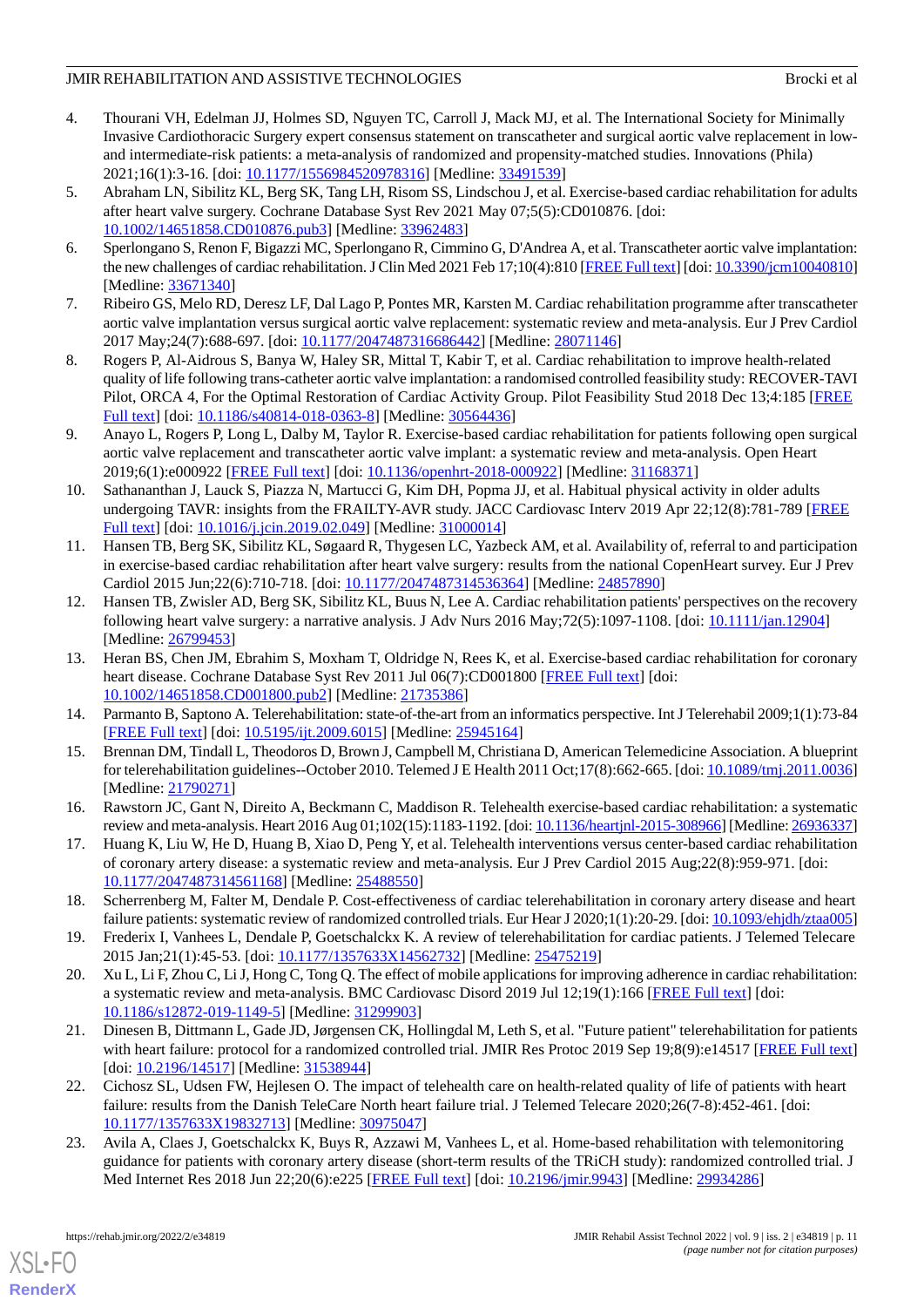- <span id="page-11-0"></span>24. Beckie TM. Utility of home-based cardiac rehabilitation for older adults. Clin Geriatr Med 2019 Nov;35(4):499-516. [doi: [10.1016/j.cger.2019.07.003](http://dx.doi.org/10.1016/j.cger.2019.07.003)] [Medline: [31543181](http://www.ncbi.nlm.nih.gov/entrez/query.fcgi?cmd=Retrieve&db=PubMed&list_uids=31543181&dopt=Abstract)]
- <span id="page-11-1"></span>25. Brouwers RW, van Exel HJ, van Hal JM, Jorstad HT, de Kluiver EP, Kraaijenhagen RA, Committee for Cardiovascular Prevention and Cardiac Rehabilitation of the Netherlands Society of Cardiology. Cardiac telerehabilitation as an alternative to centre-based cardiac rehabilitation. Neth Heart J 2020;28(9):443-451 [[FREE Full text\]](http://europepmc.org/abstract/MED/32495296) [doi: [10.1007/s12471-020-01432-y](http://dx.doi.org/10.1007/s12471-020-01432-y)] [Medline: [32495296](http://www.ncbi.nlm.nih.gov/entrez/query.fcgi?cmd=Retrieve&db=PubMed&list_uids=32495296&dopt=Abstract)]
- <span id="page-11-2"></span>26. Heart T, Kalderon E. Older adults: are they ready to adopt health-related ICT? Int J Med Inform 2013 Nov;82(11):e209-e231. [doi: [10.1016/j.ijmedinf.2011.03.002\]](http://dx.doi.org/10.1016/j.ijmedinf.2011.03.002) [Medline: [21481631\]](http://www.ncbi.nlm.nih.gov/entrez/query.fcgi?cmd=Retrieve&db=PubMed&list_uids=21481631&dopt=Abstract)
- <span id="page-11-3"></span>27. Jørgensen BB, Gregersen M, Pallesen SH, Damsgaard EM. A group-based real-time videoconferencing telerehabilitation programme in recently discharged geriatric patients: a feasibility study. Eur Geriatr Med 2021 Aug;12(4):801-808 [\[FREE](http://europepmc.org/abstract/MED/33544388) [Full text\]](http://europepmc.org/abstract/MED/33544388) [doi: [10.1007/s41999-020-00444-6](http://dx.doi.org/10.1007/s41999-020-00444-6)] [Medline: [33544388](http://www.ncbi.nlm.nih.gov/entrez/query.fcgi?cmd=Retrieve&db=PubMed&list_uids=33544388&dopt=Abstract)]
- <span id="page-11-4"></span>28. Marcin T, Bengel C, Goldberg T, Peterhans J, Eser P, Wilhelm M. Patient interest in mHealth as part of cardiac rehabilitation in Switzerland. Swiss Med Wkly 2021 Apr 26;151:w20510 [\[FREE Full text](https://doi.emh.ch/10.4414/smw.2021.20510)] [doi: [10.4414/smw.2021.20510](http://dx.doi.org/10.4414/smw.2021.20510)] [Medline: [34000738](http://www.ncbi.nlm.nih.gov/entrez/query.fcgi?cmd=Retrieve&db=PubMed&list_uids=34000738&dopt=Abstract)]
- <span id="page-11-5"></span>29. Spindler H, Leerskov K, Joensson K, Nielsen G, Andreasen JJ, Dinesen B. Conventional rehabilitation therapy versus telerehabilitation in cardiac patients: a comparison of motivation, psychological distress, and quality of life. Int J Environ Res Public Health 2019 Feb 12;16(3):512 [\[FREE Full text\]](https://www.mdpi.com/resolver?pii=ijerph16030512) [doi: [10.3390/ijerph16030512\]](http://dx.doi.org/10.3390/ijerph16030512) [Medline: [30759761](http://www.ncbi.nlm.nih.gov/entrez/query.fcgi?cmd=Retrieve&db=PubMed&list_uids=30759761&dopt=Abstract)]
- <span id="page-11-6"></span>30. Thorup CB, Brock BC, Andreasen J, Andreasen JJ, Aarøe J, Dinesen BI. Co-creation of a telerehabilitation program for patients following transcatheter aortic valve implantation (TAVI). In: Proceedings of the 12th Joint Scandinavian Conference in Cardiothoracic Surgery. 2021 Presented at: SATS '21; September 8-10, 2021; Bergen, Norway p. 13 URL: [https://sats2021.](https://sats2021.no/wp-content/uploads/2021/09/26.09.21-Abstract-SATNU.pdf) [no/wp-content/uploads/2021/09/26.09.21-Abstract-SATNU.pdf](https://sats2021.no/wp-content/uploads/2021/09/26.09.21-Abstract-SATNU.pdf) [doi: [10.2196/34819](http://dx.doi.org/10.2196/34819)]
- <span id="page-11-7"></span>31. Eldridge SM, Chan CL, Campbell MJ, Bond CM, Hopewell S, Thabane L, PAFS consensus group. CONSORT 2010 statement: extension to randomised pilot and feasibility trials. Pilot Feasibility Stud 2016;2:64 [[FREE Full text](https://pilotfeasibilitystudies.biomedcentral.com/articles/10.1186/s40814-016-0105-8)] [doi: [10.1186/s40814-016-0105-8\]](http://dx.doi.org/10.1186/s40814-016-0105-8) [Medline: [27965879](http://www.ncbi.nlm.nih.gov/entrez/query.fcgi?cmd=Retrieve&db=PubMed&list_uids=27965879&dopt=Abstract)]
- <span id="page-11-9"></span><span id="page-11-8"></span>32. Forløb ved indsættelse af stentklap i hjertet. Aalborg Universitetshospital. 2020. URL: <https://aalborguh.rn.dk/teletavi> [accessed 2021-10-14]
- <span id="page-11-10"></span>33. National Klinisk Retningslinje for Hjerterehabilitering. Sundhedsstyrelsen. 2013. URL: [https://www.sst.dk/da/udgivelser/](https://www.sst.dk/da/udgivelser/2015/~/media/401919781c684ee9aae544eb5e76847b.ashx) [2015/~/media/401919781c684ee9aae544eb5e76847b.ashx](https://www.sst.dk/da/udgivelser/2015/~/media/401919781c684ee9aae544eb5e76847b.ashx) [accessed 2022-04-06]
- <span id="page-11-11"></span>34. Borg GA. Perceived exertion. Exerc Sport Sci Rev 1974;2:131-153. [Medline: [4466663\]](http://www.ncbi.nlm.nih.gov/entrez/query.fcgi?cmd=Retrieve&db=PubMed&list_uids=4466663&dopt=Abstract)
- <span id="page-11-12"></span>35. ATS Committee on Proficiency Standards for Clinical Pulmonary Function Laboratories. ATS statement: guidelines for the six-minute walk test. Am J Respir Crit Care Med 2002 Jul 01;166(1):111-117. [doi: [10.1164/ajrccm.166.1.at1102\]](http://dx.doi.org/10.1164/ajrccm.166.1.at1102) [Medline: [12091180](http://www.ncbi.nlm.nih.gov/entrez/query.fcgi?cmd=Retrieve&db=PubMed&list_uids=12091180&dopt=Abstract)]
- <span id="page-11-13"></span>36. Thorborg K, Beyer N, Magnusson P. Målemetoder i forebyggelse, behandling og rehabilitering: teori og anvendelse. 2nd edition. Copenhagen, Denmark: Munksgaard; 2010:37.
- <span id="page-11-14"></span>37. Hinterbuchner L, Strohmer B, Hammerer M, Prinz E, Hoppe UC, Schernthaner C. Frailty scoring in transcatheter aortic valve replacement patients. Eur J Cardiovasc Nurs 2016 Oct;15(6):384-397. [doi: [10.1177/1474515115596640\]](http://dx.doi.org/10.1177/1474515115596640) [Medline: [26216870](http://www.ncbi.nlm.nih.gov/entrez/query.fcgi?cmd=Retrieve&db=PubMed&list_uids=26216870&dopt=Abstract)]
- <span id="page-11-15"></span>38. Folstein MF, Folstein SE, McHugh PR. "Mini-mental state". A practical method for grading the cognitive state of patients for the clinician. J Psychiatr Res 1975 Nov;12(3):189-198. [doi: [10.1016/0022-3956\(75\)90026-6\]](http://dx.doi.org/10.1016/0022-3956(75)90026-6) [Medline: [1202204](http://www.ncbi.nlm.nih.gov/entrez/query.fcgi?cmd=Retrieve&db=PubMed&list_uids=1202204&dopt=Abstract)]
- <span id="page-11-16"></span>39. Grønset CN, Thygesen LC, Berg SK, Zangger G, Kristensen MS, Sibilitz KL, et al. Measuring HRQoL following heart valve surgery: the HeartQoL questionnaire is a valid and reliable core heart disease instrument. Qual Life Res 2019 May; 28(5): 1245-1253. [doi: [10.1007/s11136-018-02098-1\]](http://dx.doi.org/10.1007/s11136-018-02098-1) [Medline: [30610503\]](http://www.ncbi.nlm.nih.gov/entrez/query.fcgi?cmd=Retrieve&db=PubMed&list_uids=30610503&dopt=Abstract)
- <span id="page-11-17"></span>40. Oldridge N, Höfer S, McGee H, Conroy R, Doyle F, Saner H, (for the HeartQoL Project Investigators). The HeartQoL: part II. Validation of a new core health-related quality of life questionnaire for patients with ischemic heart disease. Eur J Prev Cardiol 2014 Jan; 21(1): 98-106. [doi: [10.1177/2047487312450545\]](http://dx.doi.org/10.1177/2047487312450545) [Medline: [22822180](http://www.ncbi.nlm.nih.gov/entrez/query.fcgi?cmd=Retrieve&db=PubMed&list_uids=22822180&dopt=Abstract)]
- <span id="page-11-19"></span><span id="page-11-18"></span>41. Andreasen J, Sørensen EE, Gobbens RJ, Lund H, Aadahl M. Danish version of the Tilburg Frailty Indicator--translation, cross-cultural adaption and validity pretest by cognitive interviewing. Arch Gerontol Geriatr 2014;59(1):32-38. [doi: [10.1016/j.archger.2014.02.007](http://dx.doi.org/10.1016/j.archger.2014.02.007)] [Medline: [24680192\]](http://www.ncbi.nlm.nih.gov/entrez/query.fcgi?cmd=Retrieve&db=PubMed&list_uids=24680192&dopt=Abstract)
- <span id="page-11-20"></span>42. Kvale S, Brinkmann S. InterViews: learning the craft of qualitative research interviewing. 2nd edition. Copenhagen, Denmark: Sage Publications; 2009.
- <span id="page-11-21"></span>43. Macefield R. How to specify the participant group size for usability studies: a practitioner's guide. J Usability Stud 2009;5(1):34-45 [[FREE Full text](https://uxpajournal.org/how-to-specify-the-participant-group-size-for-usability-studies-a-practitioners-guide/)]
- 44. Vaismoradi M, Turunen H, Bondas T. Content analysis and thematic analysis: implications for conducting a qualitative descriptive study. Nurs Health Sci 2013 Sep;15(3):398-405. [doi: [10.1111/nhs.12048](http://dx.doi.org/10.1111/nhs.12048)] [Medline: [23480423\]](http://www.ncbi.nlm.nih.gov/entrez/query.fcgi?cmd=Retrieve&db=PubMed&list_uids=23480423&dopt=Abstract)
- 45. NVivo. QSR International. URL:<https://www.qsrinternational.com/nvivo-qualitative-data-analysis-software/home/> [accessed] 2021-10-14]
- 46. Fetters MD, Curry LA, Creswell JW. Achieving integration in mixed methods designs-principles and practices. Health Serv Res 2013 Dec;48(6 Pt 2):2134-2156 [\[FREE Full text\]](http://europepmc.org/abstract/MED/24279835) [doi: [10.1111/1475-6773.12117\]](http://dx.doi.org/10.1111/1475-6773.12117) [Medline: [24279835\]](http://www.ncbi.nlm.nih.gov/entrez/query.fcgi?cmd=Retrieve&db=PubMed&list_uids=24279835&dopt=Abstract)